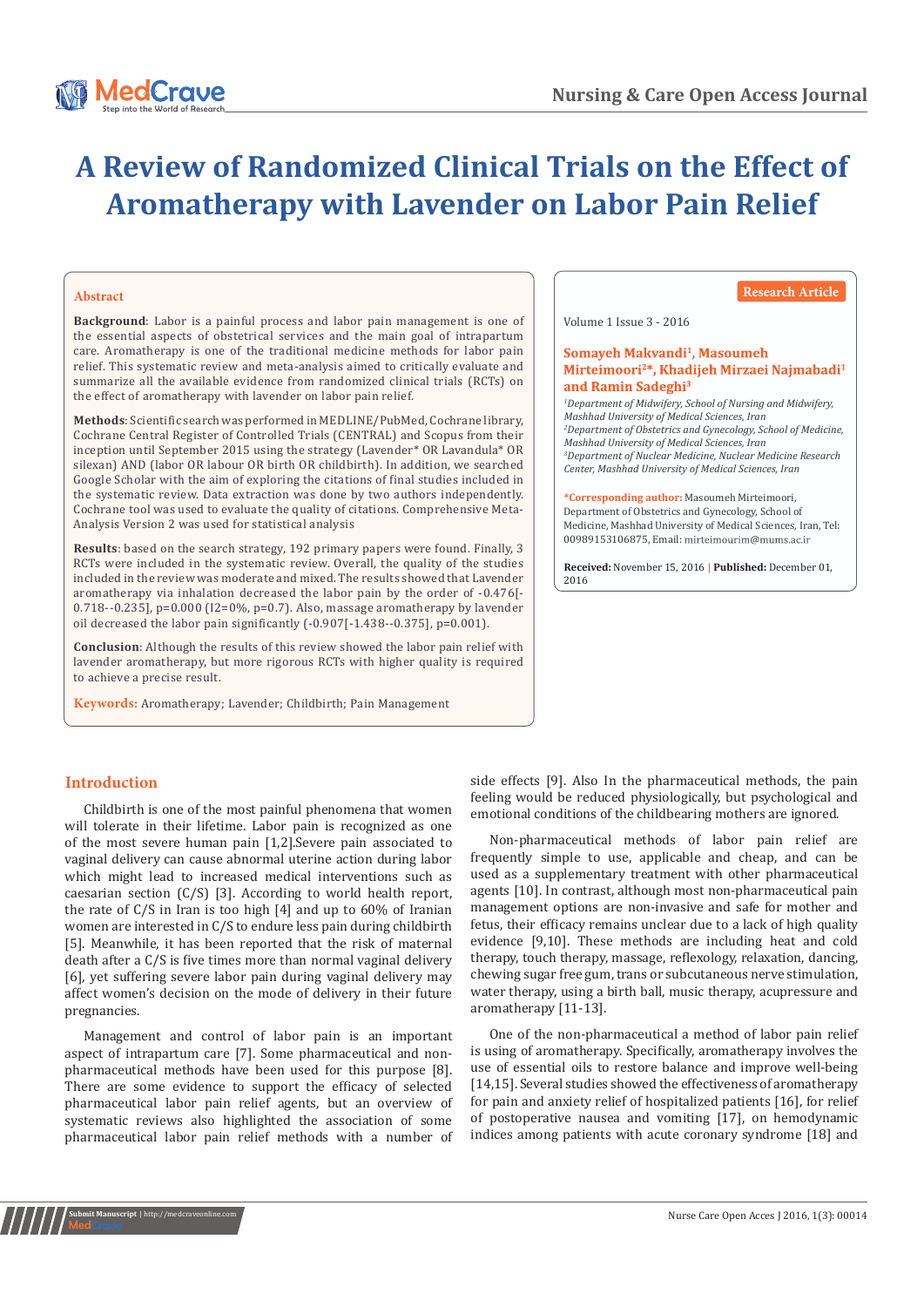improvement of life quality in women with breast cancer [19]. Also aromatherapy has many applications in women's health, including reduction of labor pain, episiotomy wound healing [20], treatment of post C/S nausea [21], improvement of primary dysmenorrhea [22], treatment of depression in postmenopausal women [23]. Tillett' study (2010) showed that the use of essential oils has not been shown to cause complications and it has an overall acceptability among women [24].

In general, various aromatherapy essences, including lavender, eucalyptus, salvia, jasmine, and rose, are used in labor [25,26]. These essential oils are used in different ways including topical application, inhalation, baths, and compresses [27].

Lavender (*Lavandula angustifolia*), which belongs to green mint family and aromatic plants is one of the most used aromatic plants in aromatherapy [28]. It consists of linalool, alcohol, ketones, esters, and aldehydes. The ketones in lavender effectively decrease pain and inflammation, and contribute to falling asleep. Esters prevent muscle spasms, and reduce tension and depression [29]. Jaradat [30] study showed that Lavender was a folk medicinal plant with some Traditional uses such as treatment of cough, eczema, rheumatism, migraine and was used as a diuretic, carminative, and antispasmodic sedative [30].

Some studies suggest using Lavender aromatherapy for pain and anxiety management during labor. However, the effectiveness of non-pharmacologic approaches such as Lavender aromatherapy on obstetric interventions and outcomes has remained unclear, and there is still no consensus for the use of Lavender aromatherapy for pain relief in hospital settings. The difficulty to translate this approach into practice may be explained by the lack of a systematic review assessing the impact of using Lavender aromatherapy on labor pain relief.

Therefore, this systematic review and meta-analysis was undertaken to critically summarize all the evidence from randomized clinical trials (RCTs) of Lavender aromatherapy as a supportive analgesic method during labor. The availability of such information would be useful for all stakeholders such as women, medicine and midwifery students, midwives, nurses, gynecologists and health policymakers.

# **Methods**

# **Data sources and search strategy**

Two of authors conducted search in the MEDLINE/PubMed, Cochrane library, Cochrane Central Register of Controlled Trials (CENTRAL) and Scopus from their inception to September 2015. In addition, we searched data base of Google Scholar with the aim of exploring the citations of final studies included in the systematic review.

The search strategy used was: (Lavender\* OR Lavandula\* OR silexan) AND (labor OR labour OR Obstetric OR birth OR childbirth). We imposed no language restrictions. The reference lists of papers were checked for further relevant citations. Personal contact was made with the authors of the studies, if necessary, to request for additional data.

# **Inclusion criteria**

We planned to include RCTs for inclusion in this review. We considered studies for inclusion in this systematic review in which Lavender aromatherapy was explicated in any form during any stage of labor to relieve the labor pain. Gray literature was not included.

#### **Outcome measure**

Our outcome measure was pain relief during labor. This is usually measured with a 10 cm visual analogue scale (VAS) which is a sensitive and efficient method for measuring pain. We used difference in means of pre/post intervention VAS changes in the treatment group as compared to the placebo, as the main effect size measure.

# **Study selection**

Two authors independently reviewed the titles and abstracts of the records identified through database searching and excluded irrelevant studies. Then they independently retrieved the full paper of seemingly relevant studies and examined them to select the final set of included studies based on the inclusion criteria. Any type of disagreement between authors was resolved by discussion.

# **Data extraction**

The reviewers designed a data extraction form. Data were extracted by two reviewers using the agreed form, independently. This included: first author's name, year of publication, country, participants, intervention and comparison, as well as outcome. Disagreements were resolved by discussion and consensus.

#### **Risk of bias assessment**

All Studies included in the systematic review were assessed by two reviewers independently for their risk of bias using the Cochrane risk of bias tool [31]. This tool consists of some domains including sequence generation; allocation concealment; blinding of participants and personnel, blinding of outcomes assessors; incomplete outcome data; selective outcome reporting; and other source of bias. Each domain was rated as low, unclear, or high risk. Disagreements were resolved by discussion and consensus.

#### **Statistical analysis**

We used random effects model in order to pool effect sizes across the included studies. For heterogeneity evaluation, Cochrane Q value (p<0.05 was considered statistically significant) and I2 index were used. Meta-analysis results were expressed graphically as forest plots. All statistical analyses were done by CMA version 2.2.

# **Results**

#### **Results of the search**

Figure 1 shows the PRISMA flow diagram for study inclusion. The electronic search led to 192 publications. After excluding the irrelevant records based on the title and abstract review, 6 studies were reviewed by their full text, among which 3 were excluded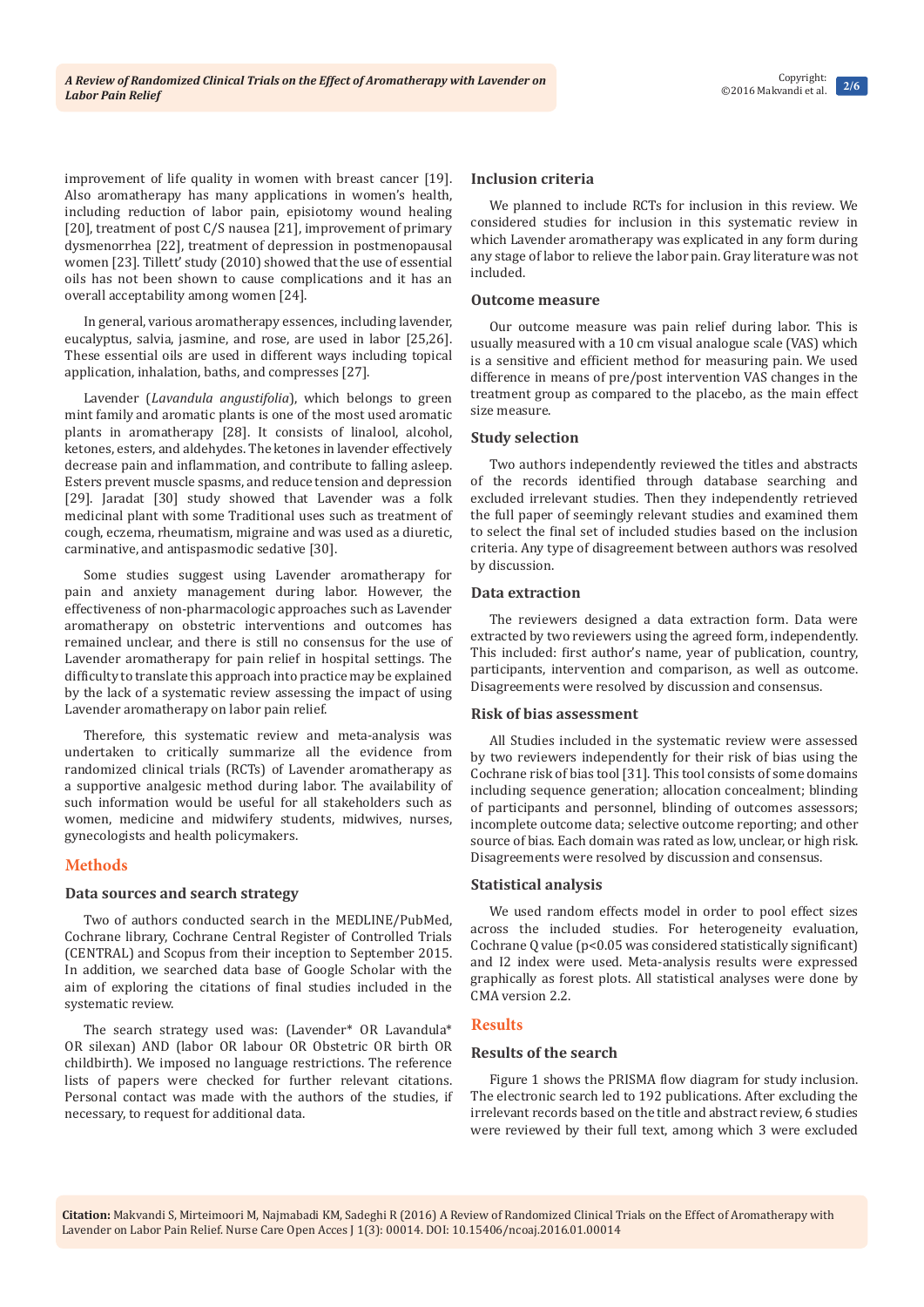due to duplication and 3 studies met our inclusion criteria. The RCTs were published between 2012 and 2014. Characteristics of included studies are presented in Table 1.



# **Participants and settings**

Studies included in the systematic review ranged from 90 [32] to 160 [33] participants per study. Two studies recruited nulliparous women. Multiparous women were recruited in one study [34]. In two of trials studies the intervention was performed at the beginning of active phase of labor [32,33]. In another study it was not mentioned clearly [34]. All of studies were conducted in Iran.

# **Types of intervention**

In two of studies, Lavender aromatherapy was applied via inhalation method: conducted cool vapor of essential oil of lavender [34] or Lavender oil mixed with water on the tissues attached to gown close to nostril [33]. Mohamadkhani [32] had used massage aromatherapy with Lavender oil mixed in Almond oil [32]. In two trials studies, the duration of time assigned to the aromatherapy intervention was not mentioned [33,34]. Mohamadkhani [32] had explained that aromatherapy was applied for 3×20 min during and between contractions [32].

# **Types of control groups**

In trials related to inhalation Lavender aromatherapy, aromatherapy was compared with cool water vapor [34] or tissues impregnated with a few drops of water [33]. In massage aromatherapy control groups were massage with Almond oil or only massage [32].

# **Description of risk of bias**

Figure 2 as a methodological quality graph shows a summary of the risk of bias assessments for all of the included studies. The methodological quality summary for each included study has been summarized in Figure 3. Overall, no one of the included trials was at a low risk of bias on all of domains. The method of sequence generation was not mentioned in one of included studies [33]. The methods used to conceal group allocation were also frequently not described in trials [32,33]. Only Vakilian's studies reported adequate allocation concealment using numbered sealed opaque envelops [34]. In most of trials the intervention could not be administered blind to participants or clinical careers. So, all of including studies had a high or unclear risk of performance bias. Vakilian's study had an unclear risk of detection bias; as the blinding of outcomes assessors to group allocation was not described [34]. One study had a high risk of attrition bias which all of C/S births were excluded from analysis of labor pain; also the proportions of missing data were unbalanced across the groups [34]. The risk of reporting bias was at a low risk of bias in two of trials [33,34].



**Figure 2**: Risk of bias' graph: Systematic review authors' judgments about each risk of bias domains presented as percentages across all included studies.



**Figure 3**: Risk of bias' summary: Systematic review authors' judgments about each risk of bias item for each included study.

#### **Outcome measures**

Figure 4 shows the forest plot of Lavender aromatherapy effect on the labor pain. The results showed that Lavender

**Citation:** Makvandi S, Mirteimoori M, Najmabadi KM, Sadeghi R (2016) A Review of Randomized Clinical Trials on the Effect of Aromatherapy with Lavender on Labor Pain Relief. Nurse Care Open Acces J 1(3): 00014. DOI: [10.15406/ncoaj.2016.01.00014](http://dx.doi.org/10.15406/ncoaj.2016.01.00014
)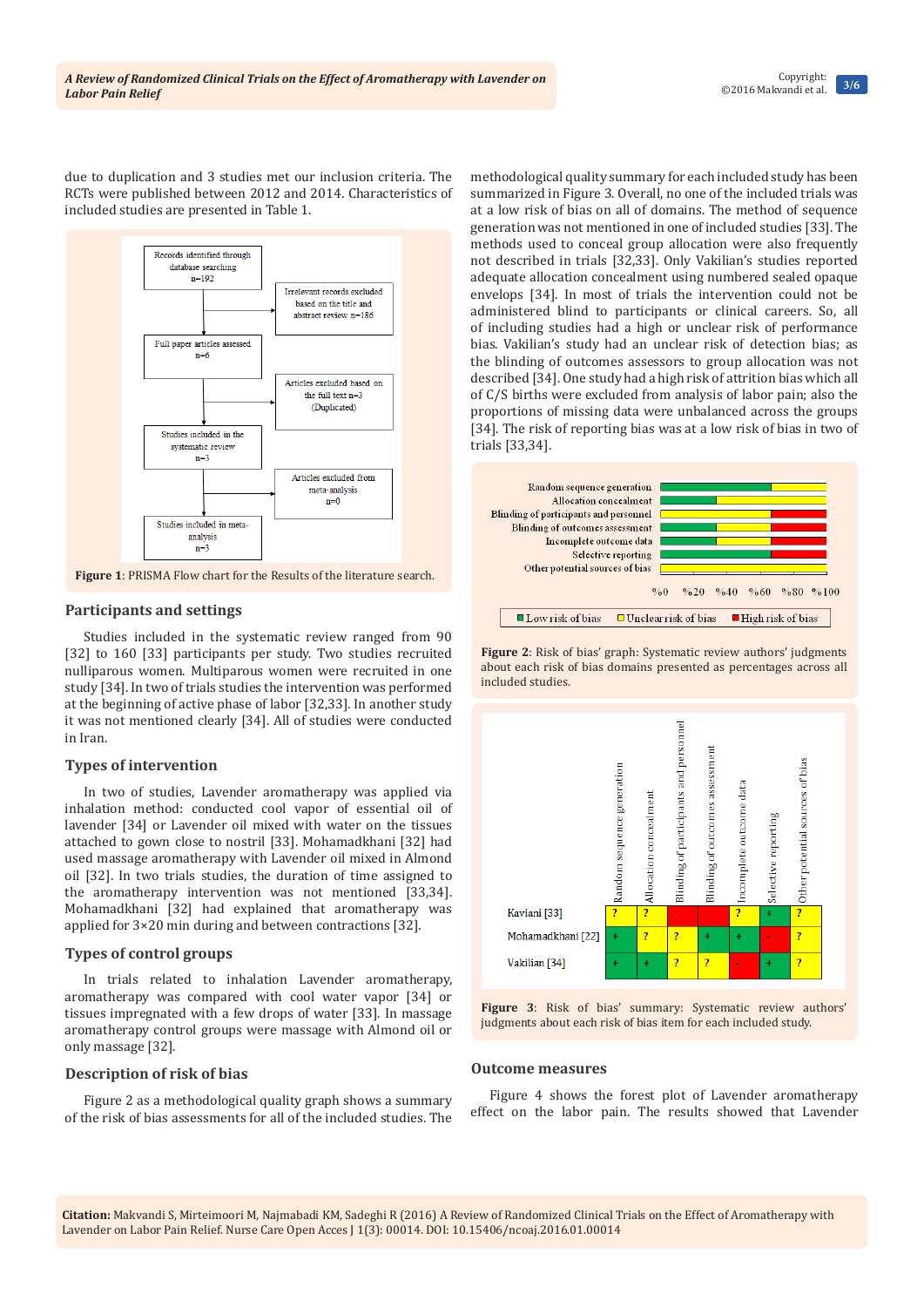# **4/6** Copyright: ©2016 Makvandi et al.

aromatherapy via inhalation decreased the labor pain by the order of-0.476[-0.718--0.235], p=0.000. Cochrane Q value was 0.14,  $df=1$  p=0.70 and I2=0%. Also, massage aromatherapy by lavender oil decreased the labor pain significantly (-0.907[-1.438-  $-0.375$ ], p= $0.001$ ).

| Group by<br>Treatment type                         | Studyname           | Statistics for each study |                |                |         | Std diff in means and 95% CI               |  |  |
|----------------------------------------------------|---------------------|---------------------------|----------------|----------------|---------|--------------------------------------------|--|--|
|                                                    |                     | Std diff<br>in means      | Lower<br>limit | Upper<br>limit | p-Value |                                            |  |  |
| Inhalation                                         | Vakilian, 2012      | $-0.533$                  | $-0.913$       | $-0.153$       | 0006    |                                            |  |  |
| Inhalation                                         | Kaiani, 2014        | $-0.438$                  | $-0.751$       | $-0.124$       | 0.006   |                                            |  |  |
| Irhalation                                         |                     | $-0.476$                  | $-0.718$       | $-0.235$       | 0000    |                                            |  |  |
| Massage                                            | Mohampolitani, 2008 | $-0.907$                  | $-1.438$       | $-0.375$       | 0.001   |                                            |  |  |
| Massage                                            |                     | $-0.907$                  | $-1,438$       | $-0.375$       | 0001    |                                            |  |  |
|                                                    |                     |                           |                |                |         | 0.75<br>$-1.50$<br>$-0.75$<br>0.00<br>1.50 |  |  |
|                                                    |                     |                           |                |                |         | <b>Favours Lavender</b><br>Fayours Placebo |  |  |
| <b>Figure 4:</b> Forest plot of the meta-analysis. |                     |                           |                |                |         |                                            |  |  |

#### **Table 1**: Characteristics of each included study.

# **Discussion**

An overview of the results of clinical trials presented that Lavender aromatherapy in laboring women can reduce labor pain. The main mechanism of aromatherapy remains unknown. Some studies showed that aromatherapy with essential oils does not cause any change in blood pressure or heart rate and also improves physiological indices such as mental state, mood and anxiety level [35]. There is a close relationship between anxiety and labor pain, followed by fear of childbirth may cause maternal anxiety during labor and stimulate the autonomous nervous system and expand hormonal secretion such as adrenaline and noradrenaline and cortisol. One of the mechanisms of action of Lavender aromatherapy is that Lavender oil in the role of an essential oil is absorbed through breathing and can reduce cortisol secretion or increase serotonin. Secretion As the findings of Mirzaei's study showed that Lavender aromatherapy reduced the level of maternal anxiety, cortisol secretion and increased serotonin secretion of the digestive tract during labor [36,37].

| <b>First Author &amp;</b><br>Year | Country | <b>Participants</b>                                                                                                                                                                                                                                                                                                                                                          | <b>Interventions &amp; Comparisons</b>                                                                                                                                                                                                                                | <b>Outcomes (Labor Pain Score)</b>                                                                                                                                        |
|-----------------------------------|---------|------------------------------------------------------------------------------------------------------------------------------------------------------------------------------------------------------------------------------------------------------------------------------------------------------------------------------------------------------------------------------|-----------------------------------------------------------------------------------------------------------------------------------------------------------------------------------------------------------------------------------------------------------------------|---------------------------------------------------------------------------------------------------------------------------------------------------------------------------|
| Kaviani, [33]                     | Iran    | Primiparous participants with<br>singlefetus, gestational age>36 weeks<br>and cervical dilatation 3-4 cm were<br>included.<br>Women with medical or obstetrical<br>complications, asthma, allergy,<br>common cold, elective C/S, the use of<br>other sedative methods were excluded.                                                                                         | Group 1 (n=80): received0.1 ml<br>of lavender oil mixed with 1 ml of<br>distilled water, via tissues attached<br>to their gown close to theirnostrils<br>Group 2 (n=80): received just 2 cc<br>of distilled water via the same way.                                   | A significant decrease in labor<br>pain 30 and 60 min after<br>intervention in Lavender group                                                                             |
| Mohamadkhani<br>$[33]$            | Iran    | Nulliparous Iranian women with age<br>of 18-35 years, full term low risk<br>pregnancy at the beginning of active<br>phase of labor were included.<br>The athletic women or the cases of<br>addiction, using analgesic during 3h<br>before and during the intervention, the<br>use of oxytocin, history of infertility,<br>eczema, allergy to essences oils were<br>excluded. | Group $1$ (n=30): received massage<br>aromatherapy with Lavender oil<br>mixed in Almond oil at dilatation<br>of 4-5 cm, 6-7 cm and 8-10 cm, for<br>$3\times20$ min<br>Group 2 (n=30): received massage<br>with Almond oil<br>Group 3 (n=30): received only<br>massage | A significant decrease in overall<br>mean pain score measured<br>3 times at 4-5 cm, 6-7 cm<br>and 8-10 cm of dilatation in<br>each group before and after<br>intervention |
| Vakilian [34]                     | Iran    | Multiparous women with single fetus,<br>no acute and chronic diseases, no<br>history of acute and chronic pain and<br>no history of allergies were included.<br>Women with systolic BP<95 mmHg,<br>lavender allergy or intolerance or<br>vaginal bleeding were excluded.                                                                                                     | Group $1$ (n=60): received<br>conducted cool vapor of essential<br>oil of lavender<br>Group 2 (n=51): received cool<br>water vapor                                                                                                                                    | A significant difference between<br>pain scores before and after<br>intervention with Lavender<br>aromatherapy                                                            |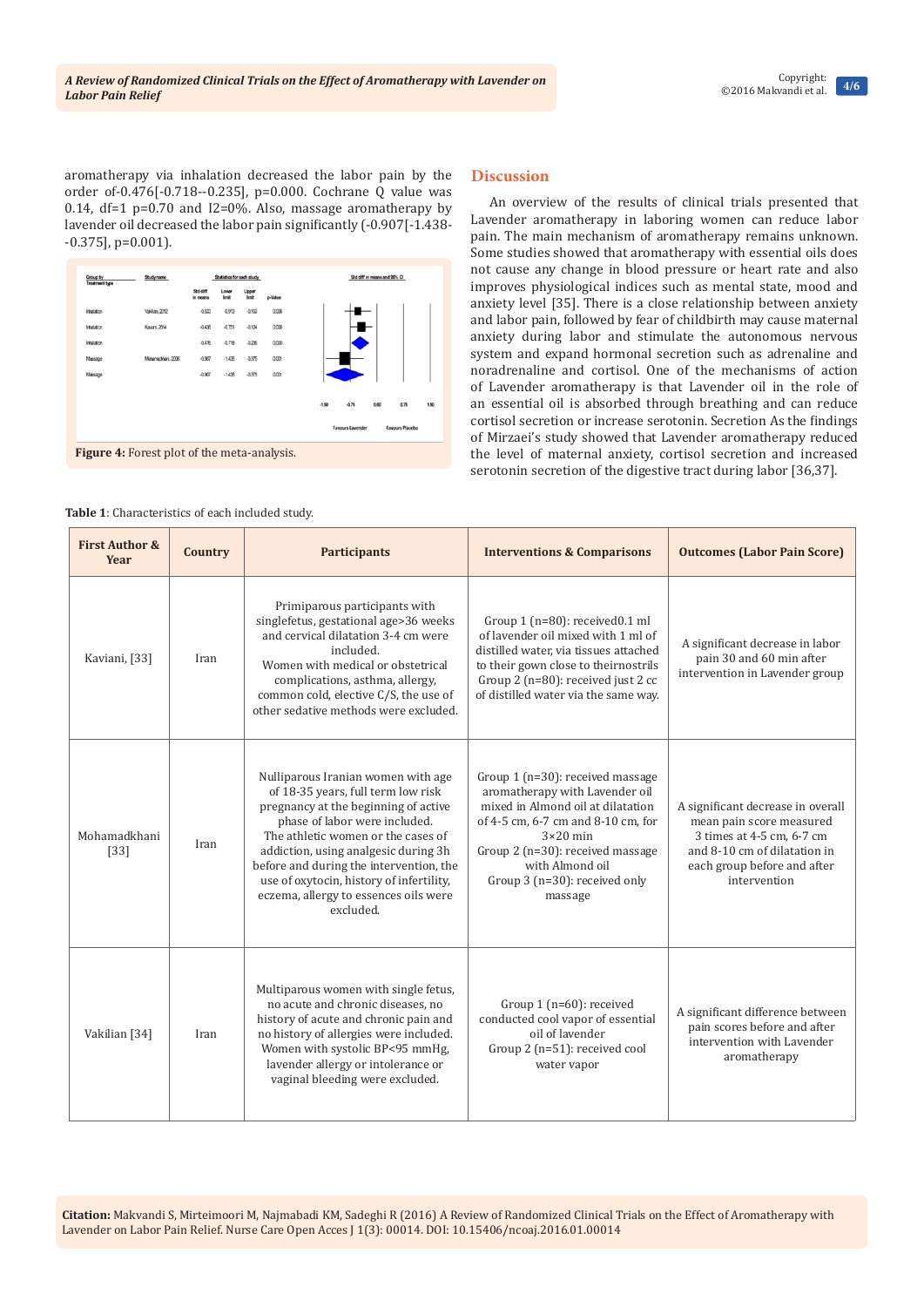The primary components of lavender oil are linalool (51%) and linalyl acetate (35%). Linalool inhibits the release of acetylcholine and makes changes in ion channel function at the neuromuscular junction. In addition, linalyl acetate has narcotic effects and linalool also acts as a sedative. This function shows the justification for the use of Lavenderoilin traditional herbal medicine. Since the massage facilitates the absorption of essential oils from the skin, so linalool and Lynalyl acetate will be absorbed within 5 minutes of skin massage and plasma concentration will be reached its maximum after about 20 minutes [38-40].In addition, the decrease in labor pain that occurs with aromatherapy might be attributed to distraction from sense of pain. Distraction includes providing childbearing women with specific activities so that conscious thoughts and anxieties are reduced [41]. It seems that the smell of lavender or massage action, are along with a lack of focus on labor pain.

The authors of this meta-analysis, tried to minimize potential biases that threaten the validity of the study. For example, our search strategy was comprehensive. Two authors independently performed the search, extracted data, and assessed each study quality. Also, no time and language limits were considered in searching. There were several issues in the context of clinical trials included in this review which readers should bear them in mind when reading and interpreting the results. In general, the quality of clinical trials was moderate. Most of the studies presented few details about the exact method. In some of studies blinding of participants was impossible. Also a high level of attrition in one of the studies [34] means that the primary balance was created by random assignment of subjects to intervention and control groups may be damaged. Another potential limitation was the small sample size of clinical trials.

#### **Conclusion**

Although the results of clinical trials showed a reduction in labor pain with Lavender aromatherapy via massage and inhalation, but the authors of the study believe that more accurate clinical trials with particular attention to blinding, attrition and selective reporting of outcomes are necessary to create evidencebased guidelines on the use of Lavender aromatherapy for parturient women in reducing labor pain.

#### **References**

- 1. [Calik KY, Komurcu N \(2014\) Effects of SP6 Acupuncture Point](https://www.ncbi.nlm.nih.gov/pubmed/25558386/)  [Stimulation on Labor Pain and Duration of Labor. Iranian Red](https://www.ncbi.nlm.nih.gov/pubmed/25558386/)  [Crescent Medical Journal 16\(10\): e16461.](https://www.ncbi.nlm.nih.gov/pubmed/25558386/)
- 2. [Rai R, Uprety D, Pradhan T, Bhattarai B, Acharya S \(2014\)](http://nepjol.info/nepal/index.php/NJOG/article/view/9777/8027)  [Subcutaneous Sterile Water Injection for Labor Pain: A Randomized](http://nepjol.info/nepal/index.php/NJOG/article/view/9777/8027)  [Controlled Trial. Nepal Journal of Obstetrics and Gynecology 8\(2\):](http://nepjol.info/nepal/index.php/NJOG/article/view/9777/8027)  [68-70.](http://nepjol.info/nepal/index.php/NJOG/article/view/9777/8027)
- 3. [Dong C, Hu L, Liang F, Zhang S \(2014\) Effects of electro-acupuncture](http://link.springer.com/article/10.1007/s00404-014-3427-x)  [on labor pain management. Archives of gynecology and obstetrics](http://link.springer.com/article/10.1007/s00404-014-3427-x)  [291\(3\): 531-536.](http://link.springer.com/article/10.1007/s00404-014-3427-x)
- 4. [Gibbons L, Belizán JM, Lauer JA, Betrán AP, Merialdi M, et al.](http://www.who.int/healthsystems/topics/financing/healthreport/30C-sectioncosts.pdf)  [\(2010\) The global numbers and costs of additionally needed and](http://www.who.int/healthsystems/topics/financing/healthreport/30C-sectioncosts.pdf)  [unnecessary caesarean sections performed per year: overuse as a](http://www.who.int/healthsystems/topics/financing/healthreport/30C-sectioncosts.pdf)  [barrier to universal coverage. World health report 30: 1-31.](http://www.who.int/healthsystems/topics/financing/healthreport/30C-sectioncosts.pdf)
- 5. [Ahmad Nia S, Delavar B, Eini Zinab H, Kazemipour S, Mehryar](https://www.ncbi.nlm.nih.gov/pubmed/20218129)  [A, et al. \(2009\) Caesarean section in the Islamic Republic of Iran:](https://www.ncbi.nlm.nih.gov/pubmed/20218129)  [prevalence and some sociodemographic correlates. East Mediterr](https://www.ncbi.nlm.nih.gov/pubmed/20218129)  [Health J 15\(6\): 1389-1398.](https://www.ncbi.nlm.nih.gov/pubmed/20218129)
- 6. [Hodnett ED \(2002\) Pain and women's satisfaction with the](https://www.ncbi.nlm.nih.gov/pubmed/?term=12011880)  [experience of childbirth: a systematic review. American journal of](https://www.ncbi.nlm.nih.gov/pubmed/?term=12011880)  [obstetrics and gynecology 186\(5\): S160-S72.](https://www.ncbi.nlm.nih.gov/pubmed/?term=12011880)
- 7. [Lang A, Sorrell J, Rodgers C, Lebeck M \(2006\) Anxiety sensitivity as a](https://www.ncbi.nlm.nih.gov/pubmed/15987671)  [predictor of labor pain. European Journal of Pain 10: 263-270.](https://www.ncbi.nlm.nih.gov/pubmed/15987671)
- 8. [Cunningham F, Leveno K, Bloom S, Hauth J, Rouse D, et al. \(2010\)](http://download.bioon.com.cn/upload/201111/23175321_1439.pdf)  Williams Obstetrics 23rd [Ed, McGraw-Hill, New York, USA.](http://download.bioon.com.cn/upload/201111/23175321_1439.pdf)
- 9. [Jones L \(2012\) Pain management for women in labour: an overview](http://onlinelibrary.wiley.com/doi/10.1111/j.1756-5391.2012.01182.x/abstract)  [of systematic reviews. Journal of Evidence-Based Medicine 5\(2\):](http://onlinelibrary.wiley.com/doi/10.1111/j.1756-5391.2012.01182.x/abstract)  [101-102.](http://onlinelibrary.wiley.com/doi/10.1111/j.1756-5391.2012.01182.x/abstract)
- 10. [Forrester L, Maayan N, Orrell M, Spector A, Buchan L, et al. \(2014\)](https://www.ncbi.nlm.nih.gov/pubmedhealth/PMH0011849/)  [Aromatherapy for promotion of relaxation and sleep, relief of pain,](https://www.ncbi.nlm.nih.gov/pubmedhealth/PMH0011849/)  [and reduction of depressive symptoms in dementia. Health.](https://www.ncbi.nlm.nih.gov/pubmedhealth/PMH0011849/)
- 11. [Valiani M, Shiran E, Kianpour M, Hasanpour M \(2010\) Reviewing the](https://www.ncbi.nlm.nih.gov/pmc/articles/PMC3208928/)  [effect of reflexology on the pain and certain features and outcomes](https://www.ncbi.nlm.nih.gov/pmc/articles/PMC3208928/)  [of the labor on the primiparous women. Iranian journal of nursing](https://www.ncbi.nlm.nih.gov/pmc/articles/PMC3208928/)  [and midwifery research 15\(Suppl1\): 302-310.](https://www.ncbi.nlm.nih.gov/pmc/articles/PMC3208928/)
- 12. [Makvandi S, Latifnejad Roudsari R, Sadeghi R, Karimi L \(2015\) Effect](https://www.ncbi.nlm.nih.gov/pubmed/26419499)  [of birth ball on labor pain relief: A systematic review and meta](https://www.ncbi.nlm.nih.gov/pubmed/26419499)[analysis. Journal of Obstetrics and Gynaecology Research 41\(11\):](https://www.ncbi.nlm.nih.gov/pubmed/26419499)  [1679-1686.](https://www.ncbi.nlm.nih.gov/pubmed/26419499)
- 13. [Makvandi S, Zargar Shoshtari S, Montazeri S, Ahangarpour A \(2013\)](http://rjms.iums.ac.ir/browse.php?a_id=2763&sid=1&slc_lang=en)  [The effect of chewing sugar-free gum on the anxiety level of active](http://rjms.iums.ac.ir/browse.php?a_id=2763&sid=1&slc_lang=en)  [phase of labor in nulliparous women. Razi Journal of Medical](http://rjms.iums.ac.ir/browse.php?a_id=2763&sid=1&slc_lang=en)  [Sciences 20\(112\): 9-15.](http://rjms.iums.ac.ir/browse.php?a_id=2763&sid=1&slc_lang=en)
- 14. Tang SK, Tse M (2014) Aromatherapy: does it help to relieve pain, depression, anxiety, and stress in community-dwelling older persons? BioMed research international.
- 15. Buckle J (2014) Clinical aromatherapy: Essential oils in practice: Elsevier Health Sciences.
- 16. [Rivard R, Crespin D, Finch M, Johnson J, Dusek J \(2014\) Effectiveness](http://online.liebertpub.com/doi/abs/10.1089/acm.2014.5333.abstract)  [of Therapeutic Massage in Conjunction with Aromatherapy for](http://online.liebertpub.com/doi/abs/10.1089/acm.2014.5333.abstract)  [Pain and Anxiety Relief of Hospitalized Patients. The Journal of](http://online.liebertpub.com/doi/abs/10.1089/acm.2014.5333.abstract)  [Alternative and Complementary Medicine 20\(5\): A125-A125.](http://online.liebertpub.com/doi/abs/10.1089/acm.2014.5333.abstract)
- 17. [Hodge NS, McCarthy MS, Pierce RM \(2014\) A prospective](https://www.ncbi.nlm.nih.gov/pubmed/24461277)  [randomized study of the effectiveness of aromatherapy for relief](https://www.ncbi.nlm.nih.gov/pubmed/24461277)  [of postoperative nausea and vomiting. Journal of Peri Anesthesia](https://www.ncbi.nlm.nih.gov/pubmed/24461277)  [Nursing 29\(1\): 5-11.](https://www.ncbi.nlm.nih.gov/pubmed/24461277)
- 18. [Huntley A, Hunt R \(2014\) Some patients experience relief from](http://onlinelibrary.wiley.com/doi/10.1111/fct.12116/abstract)  [postoperative nausea with aromatherapy. Focus on Alternative and](http://onlinelibrary.wiley.com/doi/10.1111/fct.12116/abstract)  [Complementary Therapies 19\(2\): 114-115.](http://onlinelibrary.wiley.com/doi/10.1111/fct.12116/abstract)
- 19. Ovayolu [Ö, Seviğ Ü, Ovayolu N, Sevinç A \(2014\) The effect of](http://onlinelibrary.wiley.com/doi/10.1111/ijn.12128/abstract)  [aromatherapy and massage administered in different ways to](http://onlinelibrary.wiley.com/doi/10.1111/ijn.12128/abstract)  [women with breast cancer on their symptoms and quality of life.](http://onlinelibrary.wiley.com/doi/10.1111/ijn.12128/abstract)  [International journal of nursing practice 20\(4\): 408-17.](http://onlinelibrary.wiley.com/doi/10.1111/ijn.12128/abstract)
- 20. [Vakilian K, Atarha M, Bekhradi R, Chaman R \(2011\) Healing](https://www.ncbi.nlm.nih.gov/pubmed/21168115)  [advantages of lavender essential oil during episiotomy recovery: a](https://www.ncbi.nlm.nih.gov/pubmed/21168115)  [clinical trial. Complementary therapies in clinical practice 17\(1\):](https://www.ncbi.nlm.nih.gov/pubmed/21168115)  [50-53.](https://www.ncbi.nlm.nih.gov/pubmed/21168115)
- 21. [Lane B, Cannella K, Bowen C, Copelan D, Nteff G, et al. \(2012\)](https://www.ncbi.nlm.nih.gov/pubmed/22034523)  [Examination of the effectiveness of peppermint aromatherapy on](https://www.ncbi.nlm.nih.gov/pubmed/22034523)

**Citation:** Makvandi S, Mirteimoori M, Najmabadi KM, Sadeghi R (2016) A Review of Randomized Clinical Trials on the Effect of Aromatherapy with Lavender on Labor Pain Relief. Nurse Care Open Acces J 1(3): 00014. DOI: [10.15406/ncoaj.2016.01.00014](http://dx.doi.org/10.15406/ncoaj.2016.01.00014
)